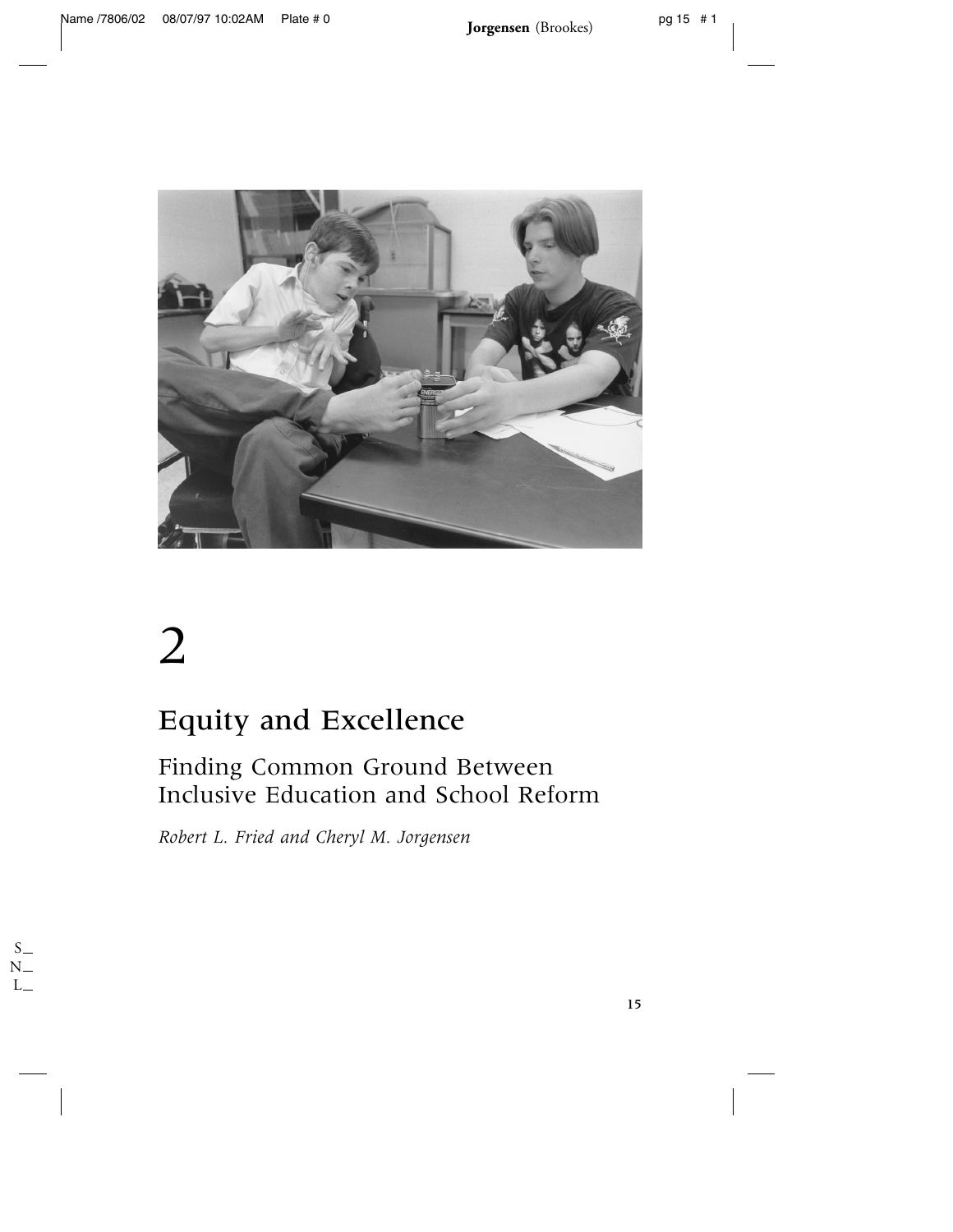Here is a scene that one might find in any community where people are trying to determine what 12 years of schooling should add up to for their children: A committee of faculty, staff, and parents is trying to redefine the school's diploma in performance language. Everyone agrees that all students should be challenged to perform the best work they can do, that all students need to learn to work well individually and together, and that a diploma based on students' demonstrating and applying what they have actually learned is better than one based on rote memorization and Carnegie units. The committee also agrees that students should work hard to become proficient in key skills and competencies such as reading, writing, and using math and science for solving problems.

Despite large areas of agreement, the group has reached an impasse on deeply held but divergent views on whether one set of academic standards can be fairly applied to all students. What stymies them most is the diploma itself and what it represents. Within this group, the special education teacher, the principal, and a parent of a student with a learning disability want to make sure the new diploma respects the diversity of students and their learning styles and rewards each student for doing his or her best. These three oppose new graduation standards that discriminate against students who might never achieve some of the new, tougher requirements being proposed.

''I don't want my boy to wind up with a diploma that's got big asterisks all over it—you know, the 'Dummy Diploma,' '' a parent says.

The principal supports her by saying, ''We want to reward hard work and sincere effort and allow all youngsters to find different ways to show us the best they can do.''

But the English teacher, the science department head, and a parent who has volunteered in programs for high-achieving students want more academic rigor in the diploma process. They bemoan the lack of intellectual challenge for students, many of whom now take advanced placement courses only because such courses look good on college applications. To them, studying subjects like Shakespeare, physics, or the Federalist debate represents a bulwark against those who would turn our education system over to a bunch of technocrats and process junkies, throwing out the classics and replacing them with software and slogans.

In some communities, this debate is fraught with deep political, religious, or cultural divisions. Elsewhere, as above, it is a discussion

This chapter was supported in part by Grant H023R20018 from the U.S. Department of Education, Office of Special Education and Rehabilitative Services.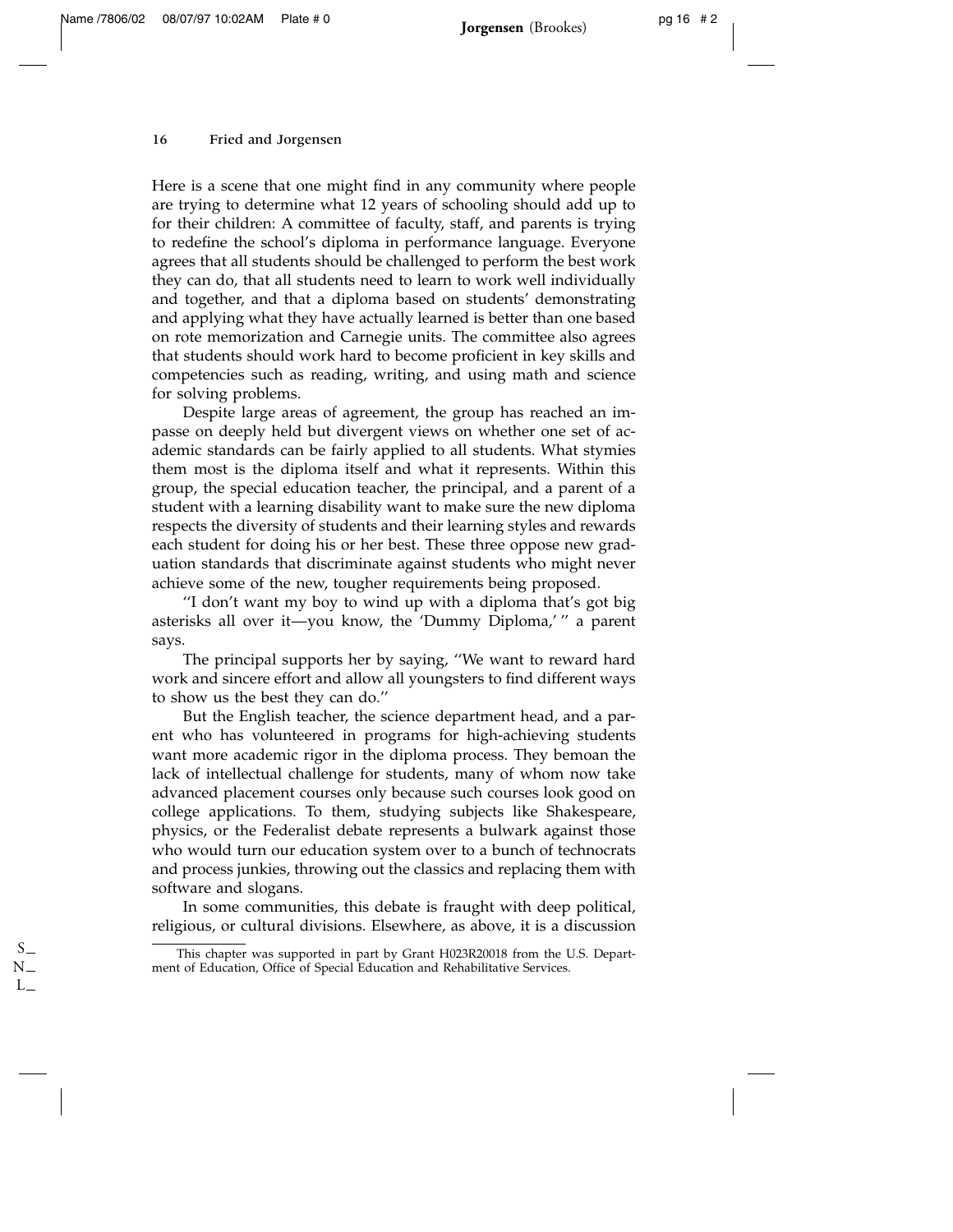**Jorgensen** (Brookes)

among allies in the struggle against the status quo, which both sides agree provides neither high standards nor respect for diversity. Although each side is willing to honor the ideals of the other, finding a way to combine them into a diploma package is difficult, to say the least. One reason for the difficulty is that what parents and teachers want for students falls into three complex and interconnected realms:

- 1. Academic content (i.e., cultural, historical, scientific information)
- 2. Essential skills (i.e., ways of gaining access to and working with information, ideas, and people)
- 3. Attitudes and values (i.e., character development and habits of mind) that reflect a diversity of abilities and allow multiple paths for students to demonstrate their achievement

Another equally thorny problem is that the goals of high standards and high achievement appear to clash with those of full equity and respect for the diverse learning styles and abilities of all students. It is hard to devise a performance-based diploma that does justice to both.

Although the scenario depicted is fictitious, it does represent attitudes that exist in communities all over the United States. In fact, during the 1993–1994 school year, a statewide New Hampshire task force sponsored by a federal school restructuring and inclusion grant was convened to grapple with these very issues in the hope of finding a solution that would not require a compromise of anyone's ideals. The group was composed of parents, teachers, college faculty, as well as consultants who were working with school districts involved in significant restructuring efforts in both general and special education. This chapter recounts the yearlong discussions of the task force members and illustrates the necessity for both ''sides''—those advocating for general education reform and those concerned with inclusion—to merge their conversations for the benefit of all students.

#### **INITIAL TASK FORCE MEETINGS MIRED IN DEBATE**

Each member who joined the task force was committed to collaborating with other individuals and organizations that had students' best interests at heart, so that their combined power might have a chance to make real change happen in public education, despite powerful community resistance to new educational ideas and paradigms. As partisans for different kinds of change, they quickly discovered that they were marching to the beat of different drummers.

As administrators of the sponsoring grant, staff from the University of New Hampshire (UNH) Institute on Disability tended to view

S N  $L_{-}$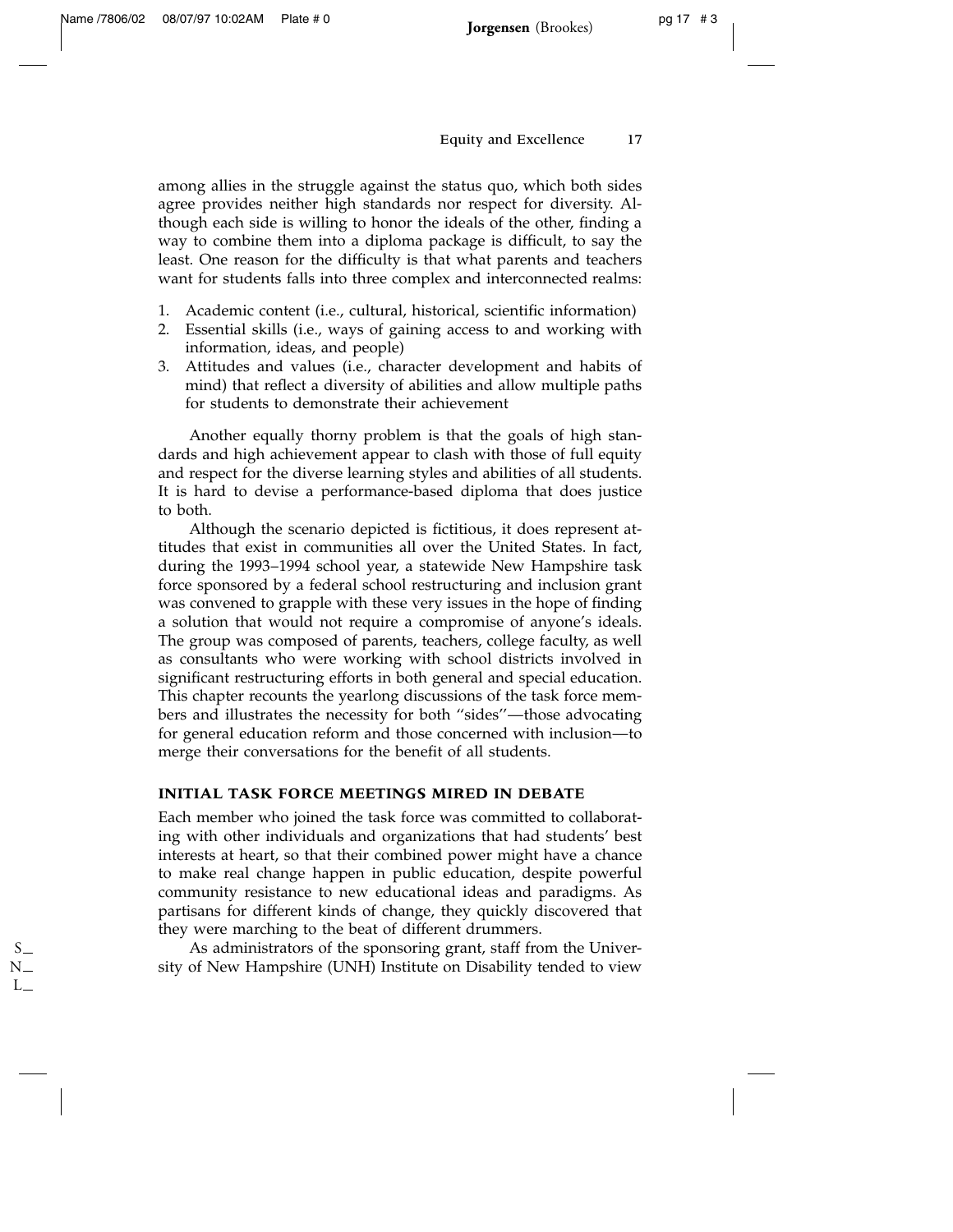S  $N_{-}$  $L_{-}$ 

#### 18 Fried and Jorgensen

the issue of school reform primarily through the lens of students with significant disabilities. They advocated for membership of all students, regardless of the nature of their disability (and with adequate educational support), into the general education classes to which they would be assigned if they had no disability. Despite the fact that they acknowledged that not all existing classes are high-quality learning environments for students with or without disabilities, inclusion advocates argued that real equity is not found in a perfect education but in a typical education for all students.

It was common to hear an advocate of inclusion say, for example, ''Kids with disabilities have the same right to be in class with a mediocre teacher as any other kid. Let's get them all in class together, as an integral part of the regular school community. Then we can work to make those classes as good as they can be for all students.''

Advocates of curricular reform and high performance standards acknowledged that a small percentage of students may never be able to reach those standards by the time they are ready to graduate. A typical comment was, ''I'm sure we can find some way to acknowledge the small percentage of kids who try hard but, through no fault of their own, cannot reach the newer and higher standards. We can't abandon the concept of diploma accountability and the positive pressure it will place on the whole system just because a few kids will end up with an asterisk on their diplomas.''

The first few task force meetings produced many sharp exchanges. As advocates used to defending their reforms against traditionalists within school systems, they had little patience with those who claimed to be reformers but seemed so ready to compromise on what the other side saw as *the* critical issue (i.e., full inclusion on the one hand, higher performance standards on the other). As one member put it, ''We each saw ourselves as zealots for change—our kind of change—and we naturally assumed that what was crucial to our constituency must be good for everybody else in the school.''

Two factors saved the effort from early disintegration. One was a fascination with the debate itself. It was, after all, refreshing to lock horns with articulate change advocates rather than with school-based resisters. A task force member reflected, ''As frustrating as our sessions got, as little progress as we seemed to be making in those first few meetings, something kept us coming back. What that 'something' was, we often weren't sure. Maybe it was all the idealism.''

The second factor that kept the conversation going was that a systematic plan for moving the task force meetings forward was designed by the facilitators. Rather than continuing to focus on differences, the facilitators suggested that the group take a time-out from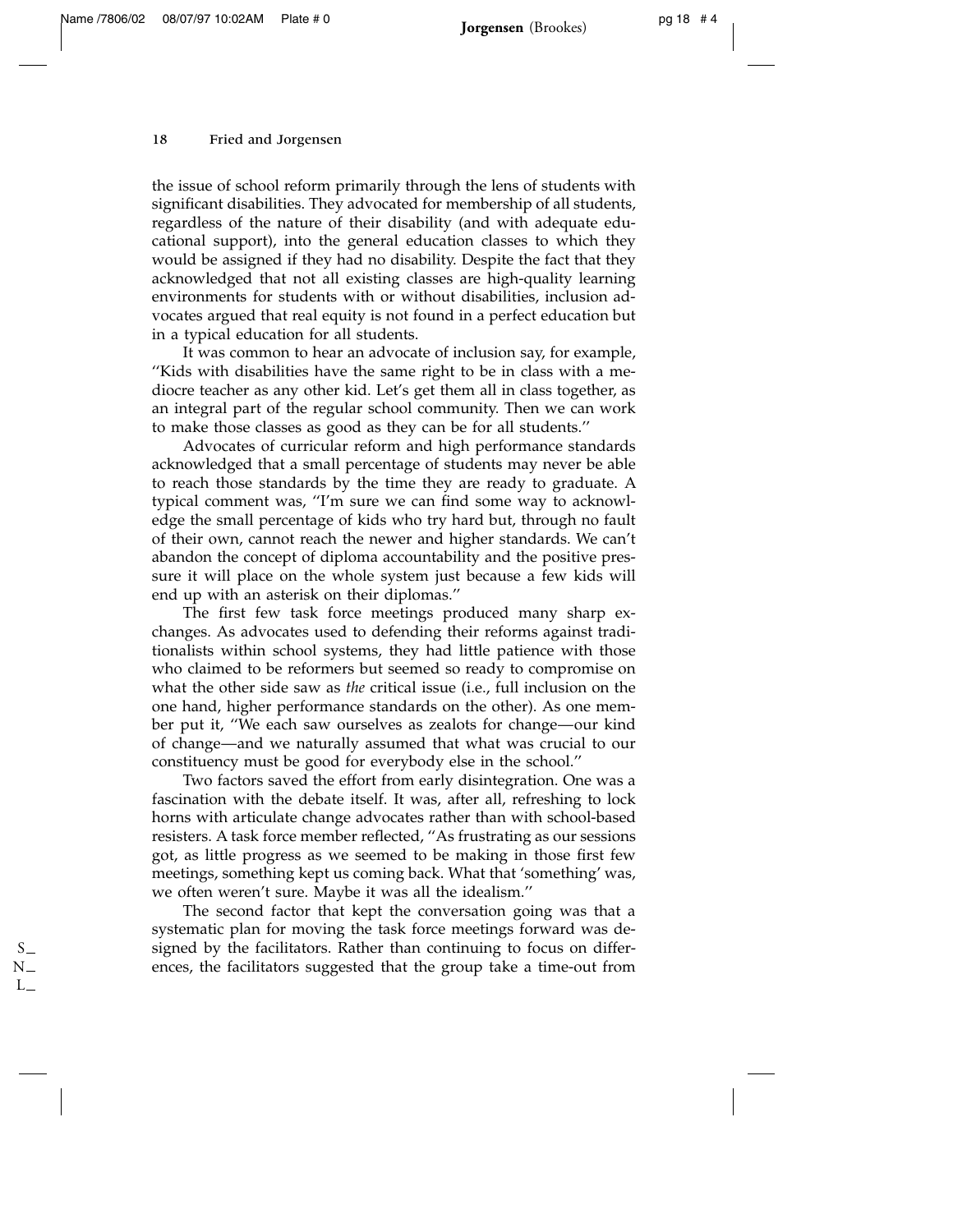arguing about areas they knew were difficult to resolve and first try to establish educational principles that both groups could support.

#### **PRINCIPLES OF SCHOOL REFORM AND INCLUSIVE EDUCATION WERE DEVELOPED**

The first step in this process was the development of clearly stated principles of both school reform and inclusive education. These principles, refined over the course of several meetings, are depicted in Table 1. When these lists were finalized, the group could see that there

Table 1. Principles of school reform and inclusive education

#### **Some principles of school reform**

- 1. Schools should focus on helping adolescents use their minds well.
- 2. Students must master a number of essential skills and be competent in certain areas of knowledge.
- 3. The governing outlook of schools should be ''student as worker.''
- 4. Curriculum and pedagogy should be driven by desired student outcomes.
- 5. Graduation from high school should not be an expectation of students who merely "spend time" in school but should be awarded based on achievement of rigorous, performance-based learning outcomes.
- 6. Staff should be generalists first and specialists second. The dominant pedagogy should be coaching. Teaching style and time allotted to achieve mastery should be individualized.
- 7. Schools should become democratic societies in which individuals share in decisions, accept consequences, and expect justice.
- 8. Schools should be communities of learners where a spirit of inquiry, reflection, and risk taking prevail.

#### **Some principles of inclusive education**

- 1. Schools should demonstrate respect for each student's gifts and talents.
- 2. All students can learn.

S N  $L$ 

- 3. All students benefit from learning together with students who are different from themselves, including those of different races, cultures, genders, talents, temperaments, and experiences.
- 4. Students with disabilities should be assigned to classrooms and schools using the same decision guidelines applied to typical students.
- 5. Academic awards and honors should be attainable by any student who demonstrates achievement and effort that exceeds his or her own and others' expectations.
- 6. Schools should provide enough support to teachers to enable them to provide a quality education to all students in their classrooms without harming any student in those classrooms.
- 7. Students with disabilities should have the opportunity to make choices similar to those afforded students without disabilities and should be active in school governance, such as the student council.
- 8. Students with disabilities should be allowed to participate in activities that provide them with an opportunity to fail as well as those offering an opportunity to succeed.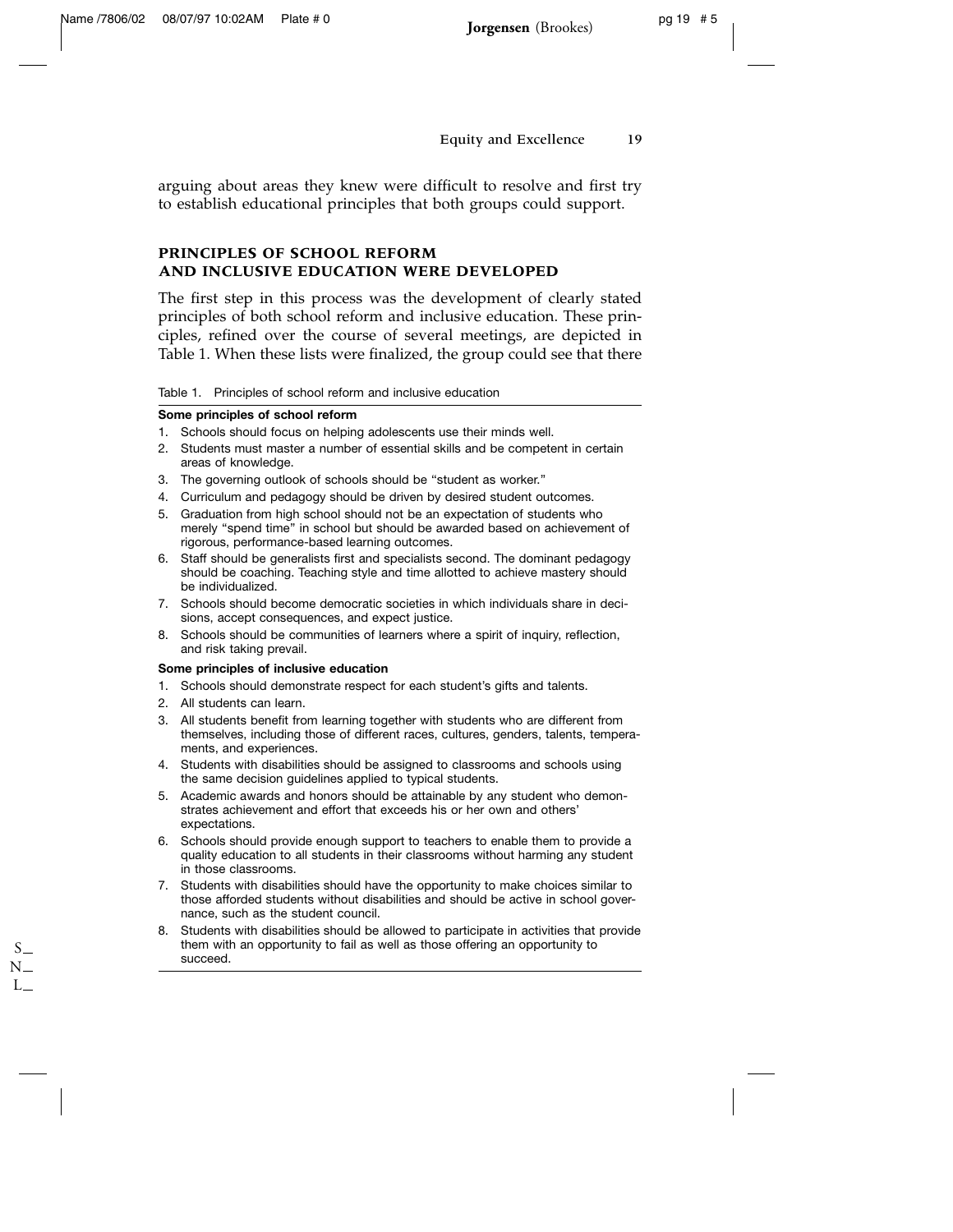were areas of confluence as well as areas of contrast on the two lists. Finding these areas of agreement was heartening: Everyone believed that all students can learn, that schools should become democratic societies, and that schools should be supportive communities of and for learners.

A list of commonly held principles began to emerge, and the areas of disagreement came into clearer focus. The inclusion advocates continued to say that ''if there were only one set of performance standards, some students would be automatically disqualified from receiving a diploma because of the severity of their disabilities.'' They emphasized the need for ''a diploma to which all students can aspire, one that recognizes the achievement of a student's individual goals and his or her best effort.''

The restructuring people responded, ''Without common high expectations, we'll never have true accountability. Right now, in communities where poor and minority kids are shunted into low-level classes, parents are told their kids are doing 'just fine' and are 'working at their capacity.' But they end up with worthless diplomas.''

Easy answers were elusive. At one point, a school reform advocate proposed that students' academic accomplishments be reflected in their diplomas by adding the phrase *with modification* for students with learning disabilities.

''No!'' came the retort from the inclusion advocates. Their position was that going through graduation is more than a rite of passage earned by students who try to do their best. It is a public acknowledgment that the school has honored the students' hard work and achievement, even if some students' talents are different from the norm. They believed that backing down on the issue of the same diploma for all students would only continue the pattern of consigning people with disabilities to the margins of society. In a school that embraces personalization and recognition of individual talents, every student's diploma should signify something unique.

#### **NEW VIEWS BEGAN TO EMERGE**

By midpoint in the year, the inclusion advocates came to appreciate, albeit cautiously, the power of standards as an intellectual focus for school reform and agreed that most students with learning difficulties would benefit from implementation of those standards as long as there was also a comprehensive system of supports. The restructuring advocates began to see the benefit to the school climate of students learning together with others who represented a spectrum of diversity, including race, culture, gender, age, talent, temperament, and experi-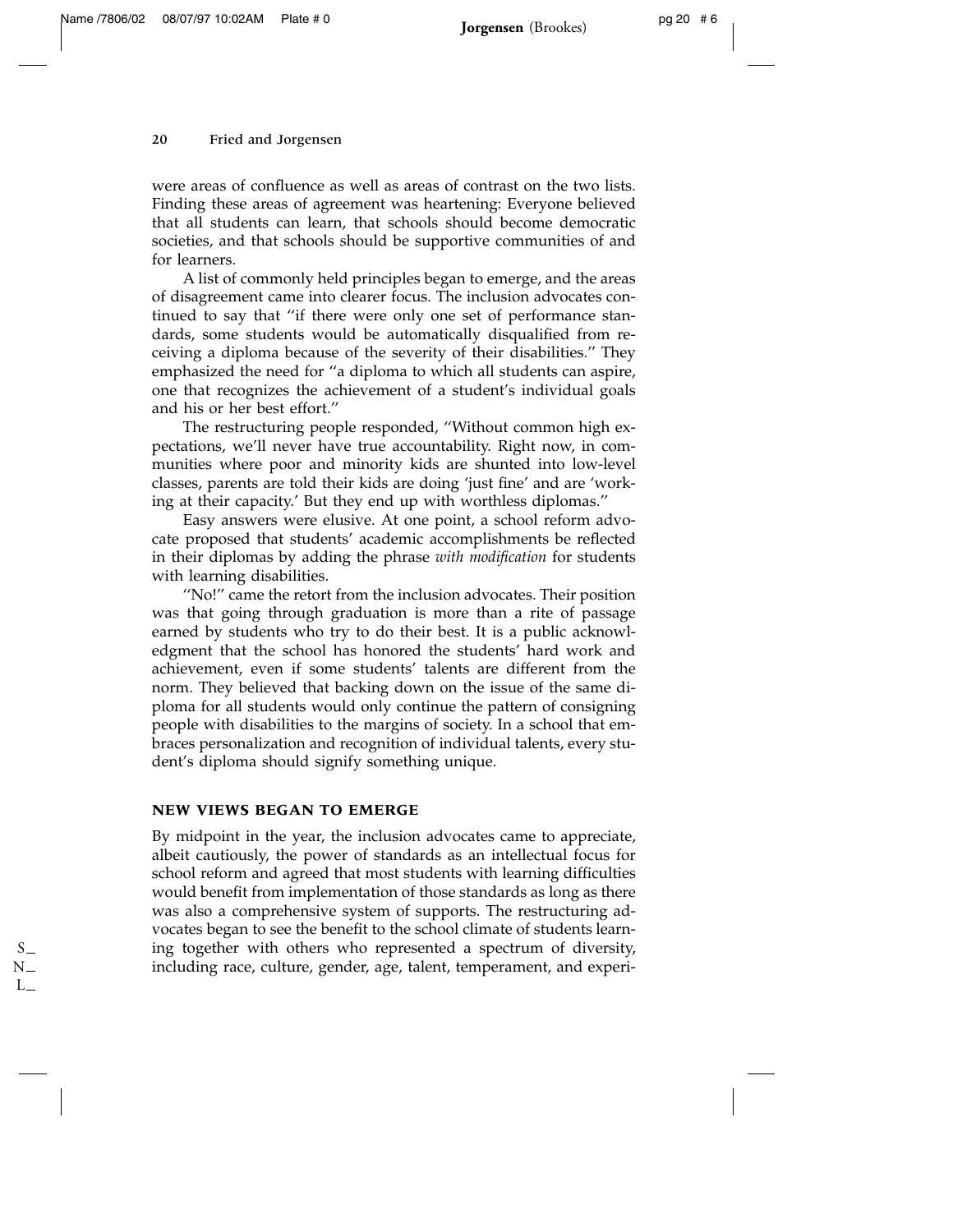**Jorgensen** (Brookes)

Table 2. Qualities and beliefs of restructured and inclusive schools

- 1. All students are valued members of society and of their school communities. *All students* means every single student.
- 2. Schools help students to think clearly, develop their intellectual and creative potential, and in general learn to use their minds well.
- 3. Schools respect each student's gifts and talents by recognizing and honoring demonstrations of effort and achievement.
- 4. Schools see themselves as communities of learners in which a spirit of inquiry, reflection, and risk taking prevails.
- 5. All students benefit from learning together with others who represent a spectrum of diversity, including race, culture, gender, age, talent, temperament, and experience.
- 6. Knowledge is as varied and interwoven as human experiences. This principle is reflected in the interdisciplinary nature of the curriculum.
- 7. Teachers view themselves first as educators of students and second as specialists in a subject area. They are excited about learning and enthusiastic in their work with students.
- 8. Class sizes are small enough so that teachers can personalize instruction. At the high school level, this means that no teacher has to work with more than a total of 80 students per semester.
- 9. Schools are democratic societies in which students share in decisions regarding governance, curriculum, and goal setting.
- 10. All students benefit from opportunities to receive, as well as to provide, assistance and service to others and to their community.

ence. Table 2 represents the growing number of areas of common agreement.

#### **UNRESOLVED DIFFERENCES PERSISTED**

Despite the satisfaction of developing the list of common principles (see Table 2), many believed that the group was still stalled. Table 3 depicts several areas in which proposed language met with serious concern.

The extent of the impasse was reflected in the questions that were lobbed back and forth across the conference table:

- ''What about students with severe disabilities who may never demonstrate what most folks see as competence in language arts and math?''
- ''What is a *core curriculum*? Do you really believe that all students should take the same courses?''
- ''How can our schools be held accountable for quality if there are no benchmarks that assess students' learning and teachers' teaching?''
- ''Can we really expect teachers to personalize instruction in a heterogeneous class of 25 or 30 students?''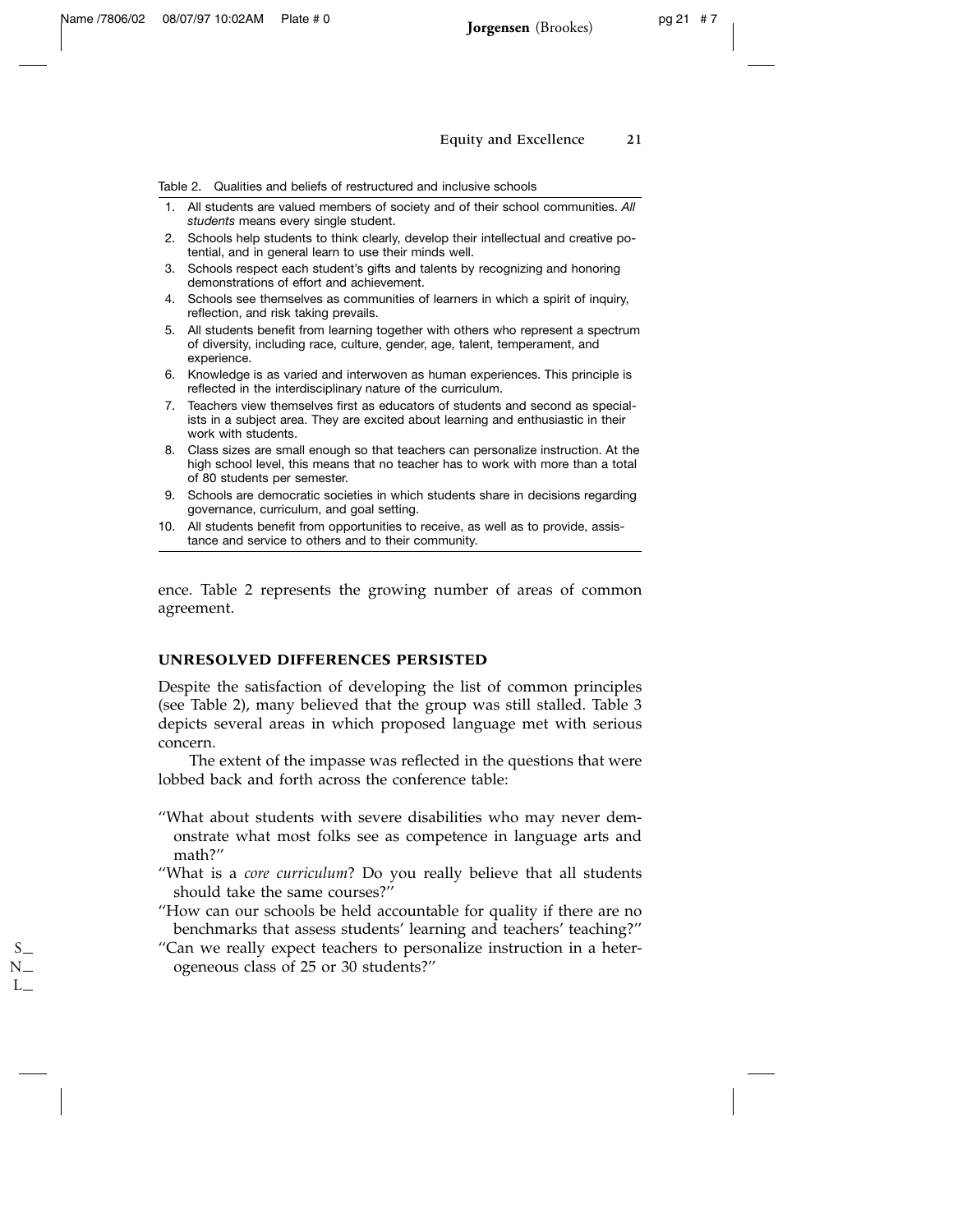- ''Does *all students* include those kids whose behavior can throw an entire class into turmoil?''
- ''Must we eliminate tracking and ability grouping altogether? What about courses that require prerequisites, especially in math and science?''
- ''Sure, outcomes are important. But shouldn't teachers be free to focus on areas such as citizenship, that aren't tied to a measurable 'educational outcome'?''

The temptation was great by this time to give up, to agree to disagree and retreat to the security of partisan camps: ''Inclusion advocates over here; you restructuring people, over there!''

#### **A BREAK IN THE IMPASSE**

A break in the impasse came about when two members of the group who had assumed the roles of co-facilitators met over lunch. They spent several hours working on draft language of what they were now calling the ''prickly'' issues (see Table 3). But they were able to move the discussion ahead only when they had identified what the underlying concerns for both sides were. Such convergence did not come easily. What made it possible to begin to break the logjam on points like these was a mutual realization that unless the issue of performance expectations and curriculum standards becomes an ongoing part of a school's conversation, the probability is great that little significant progress will be made in improving what most students actually get from their years of compulsory schooling. By the same token, unless the needs, talents, and social acceptance of students with disabilities and other challenges are an ongoing part of a school's conversation,

Table 3. Principles that appeared to defy consensus

S  $N_{-}$ L.

- 1. Education programs for all students are based on a core curriculum. A variety of instructional strategies are necessary to help students achieve success within the core curriculum.
- 2. As students progress through key transition points in the K–12 curriculum, they demonstrate competence in areas that include language arts and mathematics.
- 3. Students work to master a number of essential skills and to be competent in certain areas of knowledge. High school diplomas are awarded based on a student's achievement of performance-based learning outcomes.
- 4. All students are educated in heterogeneous classes in the schools to which they would normally be assigned.
- 5. Teachers understand the diversity in students' styles of learning and apply that understanding in the classroom. They personalize instruction and the conditions under which students work to achieve mastery.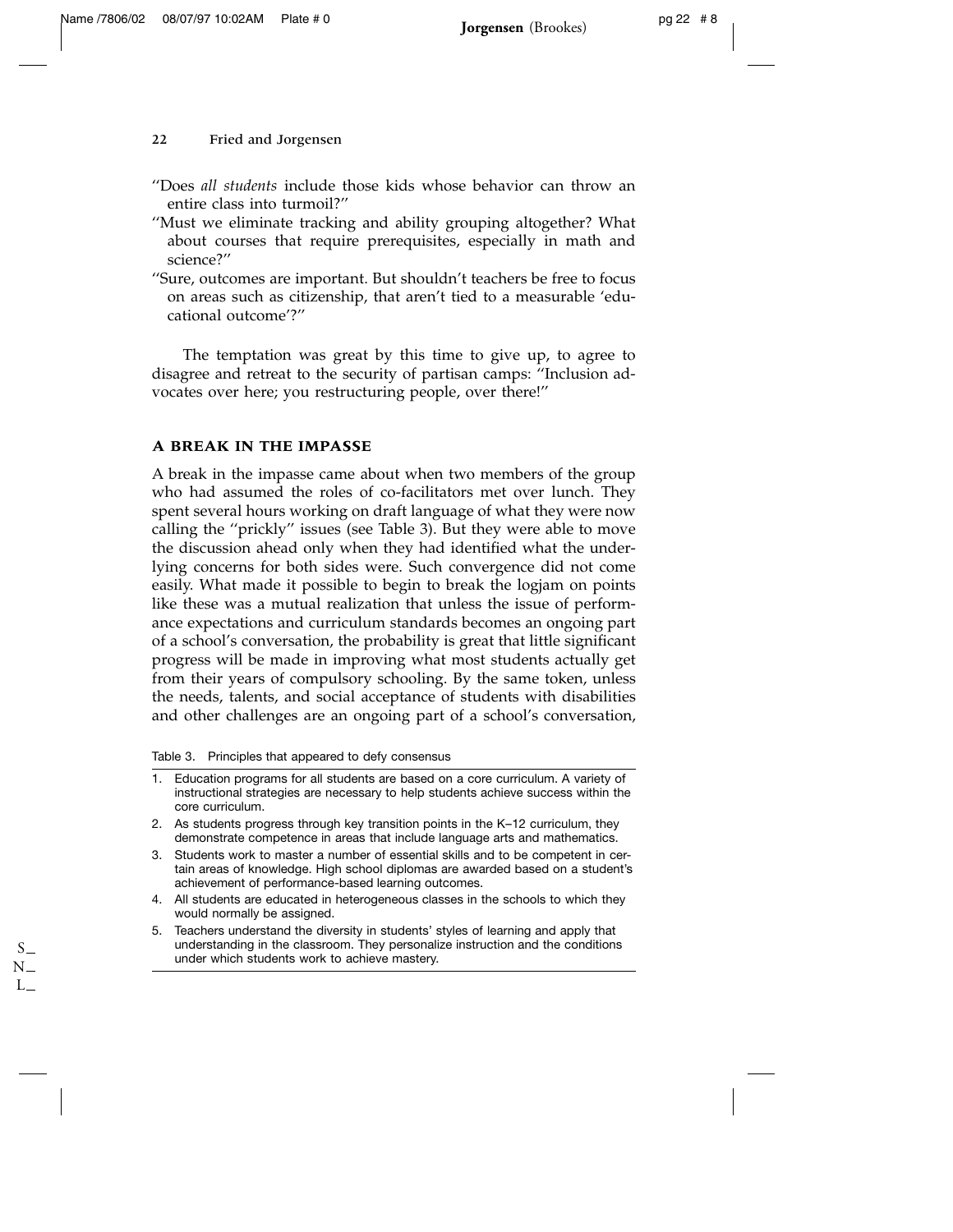**Jorgensen** (Brookes)

S N  $L_{-}$  the probability is great that other unconventional students will likewise be discriminated against or ignored.

Here was an accommodation that did not require a compromise of principles. When the two facilitators shared this mutual recognition with the larger group, it allowed the members to expand and categorize their list of shared principles in a manner that would be acceptable to a broader group of advocates for inclusion and school reform. The full list of agreed-on principles is included in Table 4.

#### **THE TASK FORCE CONCLUDES ITS WORK**

By July 1994, 11 months of deliberations had brought the group a long way toward a meeting of the minds regarding inclusion and school reform. Four points of disagreement remained: heterogeneous grouping of students in all classes, standards of performance assessment, students who did not achieve as expected, and the characteristics of the diploma. Statements designed to resolve those issues are presented in Table 5, although this task force did not come to a final consensus on them.

#### **Why Are There So Many Unresolved Questions?**

One would think, with the list of principles held in common by the advocates of curriculum restructuring and the champions of full inclusion (see Table 4), that the group members would all have expressed a collective sigh of relief and congratulated themselves on achieving a level of accord that once seemed impossible.

They knew that they had been part of a discussion that is too often missing from public education. Teachers especially have little time within their school day to reflect on their own practice with their colleagues, much less debate some of the beliefs and assumptions about education that reflect the values of the society as a whole. They also realized that in building a bridge between the inclusion and restructuring movements, they had taken on the many unresolved issues within each movement (e.g., concerns about including students with serious emotional difficulties, debates about how much Shakespeare to require, whether there are any reliable standardized measurements to assess what students actually know and can do).

But, after almost a full year of deliberations, the group was ready to disband. They had broadened their own understanding of inclusion and school reform, yet there was a reluctance to patch together a shaky consensus on the toughest issues. So, they ended their work with a list of questions, depicted in Table 6, to bequeath to teachers and parents who struggle on a daily basis with making their schools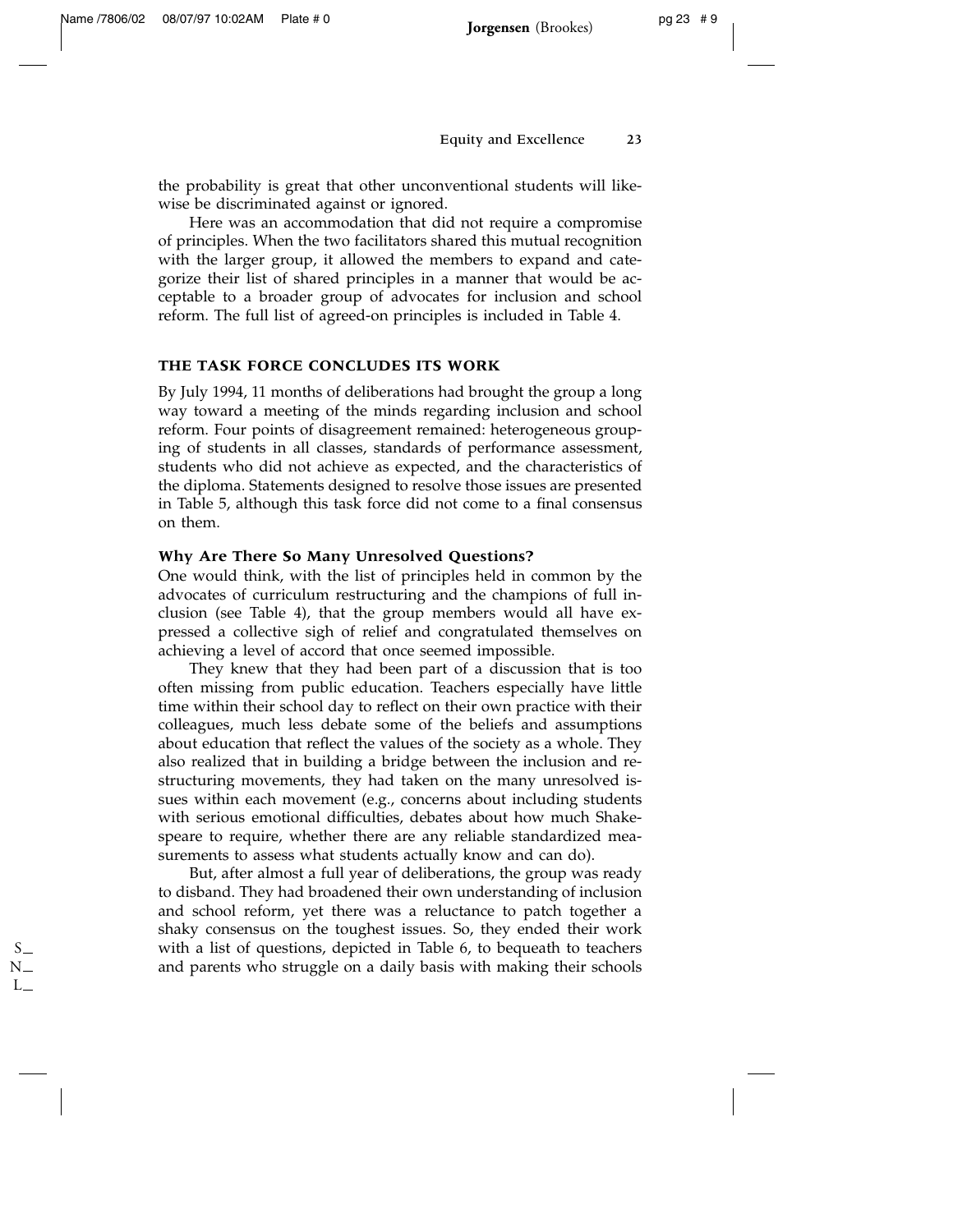Table 4. A synthesis of common educational principles and beliefs

#### **Principles related to how people work and learn together**

- 1. All students are valued members of society and of their school communities. *All students* means *every single student.*
- 2. All students are educated to live, work, and play in diverse communities.
- 3. All students benefit from learning together with others who represent a spectrum of diversity, including race, culture, gender, age, talent, temperament, and experience.
- 4. All students benefit from opportunities to provide as well as to receive assistance and service to and from others in the community.
- 5. Schools work hard to strengthen relationships among students, families, the community at large, and the school. When students are young, their families are active partners in creating and evaluating students' educational programs. Increasingly, as students age, they advocate for themselves.
- 6. Schools are democratic societies in which students share in decisions regarding governance, curriculum, and goal setting.
- 7. Schools establish clear expectations for behavior based on respect, trust, and decency that provide explicit consequences and fair judicial procedures.
- 8. Collaboration between and among students, educators, and support staff takes place as a regular part of every working day.

#### **Principles related to how schools are organized and the roles people play**

- 1. Teachers view themselves first as educators of students and second as specialists in a discipline. They are excited about learning and enthusiastic in their work with students.
- 2. Class sizes are small enough so that teachers can personalize instruction. At the elementary school level, the target teacher–student ratio is 1:20. At the secondary level, the target ratio is 1:80.
- 3. Teachers and other school staff have ongoing support and training to enable each student to be successful.
- 4. Teachers understand the diversity in students' styles of learning and apply that understanding in the classroom. They do personalize instruction and the conditions under which students work to achieve mastery so that students' unique talents and abilities are developed and appreciated.
- 5. School principals and staff have the chief responsibility for site-based decisions about curriculum, teaching methods, and use of time for all students.
- 6. Schools see themselves as communities of learners in which a spirit of inquiry, reflection, and risk taking prevails.
- 7. Schools help students think clearly, develop their intellectual and creative potential, and, in general, learn to use their minds well.
- 8. Schools respect each student's gifts and talents by recognizing and honoring demonstrations of effort and achievement.
- **Principles related to curriculum, performance, assessment, and achievement of students**
- 1. All students can learn.

S  $N_{-}$ L.

- 2. All students are provided with necessary supports to learn and be successful.
- 3. Students work to master a common set of districtwide, performance-based learning objectives in essential skills and areas of knowledge that have been delineated by the faculty with parent and community input as critical to students' success in life. These performance objectives are reflected in the ways that schools are organized, time and staff are used, and student mastery is assessed.

(*continued*)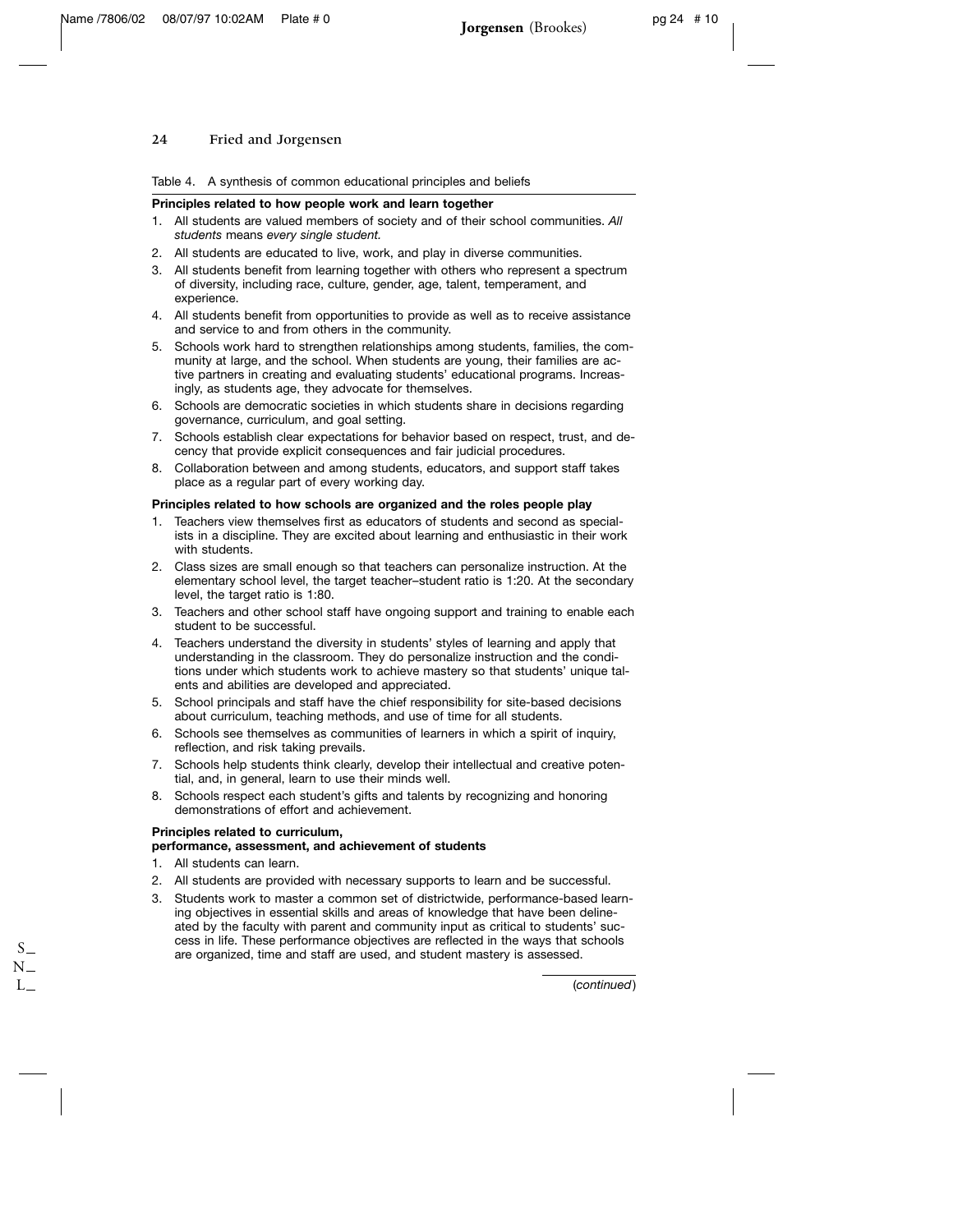**Jorgensen** (Brookes)

Table 4. (*continued*)

- The curriculum represents an effective educational program for students to master performance objectives. It includes areas that best represent what the school and community expect students to know (e.g., understanding, information), to be like (e.g., values, attitudes, habits of mind), and to be able to do (e.g., skills, practices). Options and choices are provided for students in the manner in which they demonstrate mastery and in other areas in which they choose to become proficient.
- 5. Curriculum development and assessment are guided by ''depth over breadth.''
- 6. Knowledge is as varied and interwoven as human experiences. This principle is reflected in the interdisciplinary nature of the curriculum.
- 7. Student success within this curriculum is achieved through intellectual, interpersonal, and experiential strategies that enable students to acquire essential skills and knowledge and to develop character and values. Learning is an active rather than a passive experience, with students being responsible for performing the intellectual work of the curriculum and teachers supporting, coaching, and facilitating students' endeavors.
- 8. The primary work of the curriculum is accomplished by students' actively thinking through, experimenting with, speculating about, researching, debating, discussing, and responding creatively to the ideas and issues contained within the curriculum. Didactic instruction (i.e., lecturing) plays a part in an overall approach to teaching, but most essential content knowledge is acquired by students working with information and applying it in performance and problem-solving contexts.

places where all students are welcomed and supported to achieve the highest standards possible.

#### **CONCLUSIONS**

S N L. The task force completed its work in 1994. Although it is impossible to establish a causal relationship between this group's work and the current state of the state of New Hampshire relative to inclusive education and school reform, a number of significant changes did occur that have a potential impact on every student in New Hampshire and not just those with disabilities.

One of this chapter's coauthors testified in the landmark lawsuit brought by five New Hampshire school districts that challenged the state's funding of public education through property tax revenues. He brought his conviction about the rights all students have for a quality public education to the forefront of those deliberations.

In addition, the first national equity and excellence conference was held in New Hampshire in January 1996. At that conference, 400 teachers and administrators from all over the United States focused on the issues of school reform and inclusion of students with disabilities in presentations made jointly by experts in both fields. Because of the resounding success of that endeavor and the participants' hunger for continued opportunity to collaborate with colleagues tackling both issues at once, a second conference was planned for October 1997.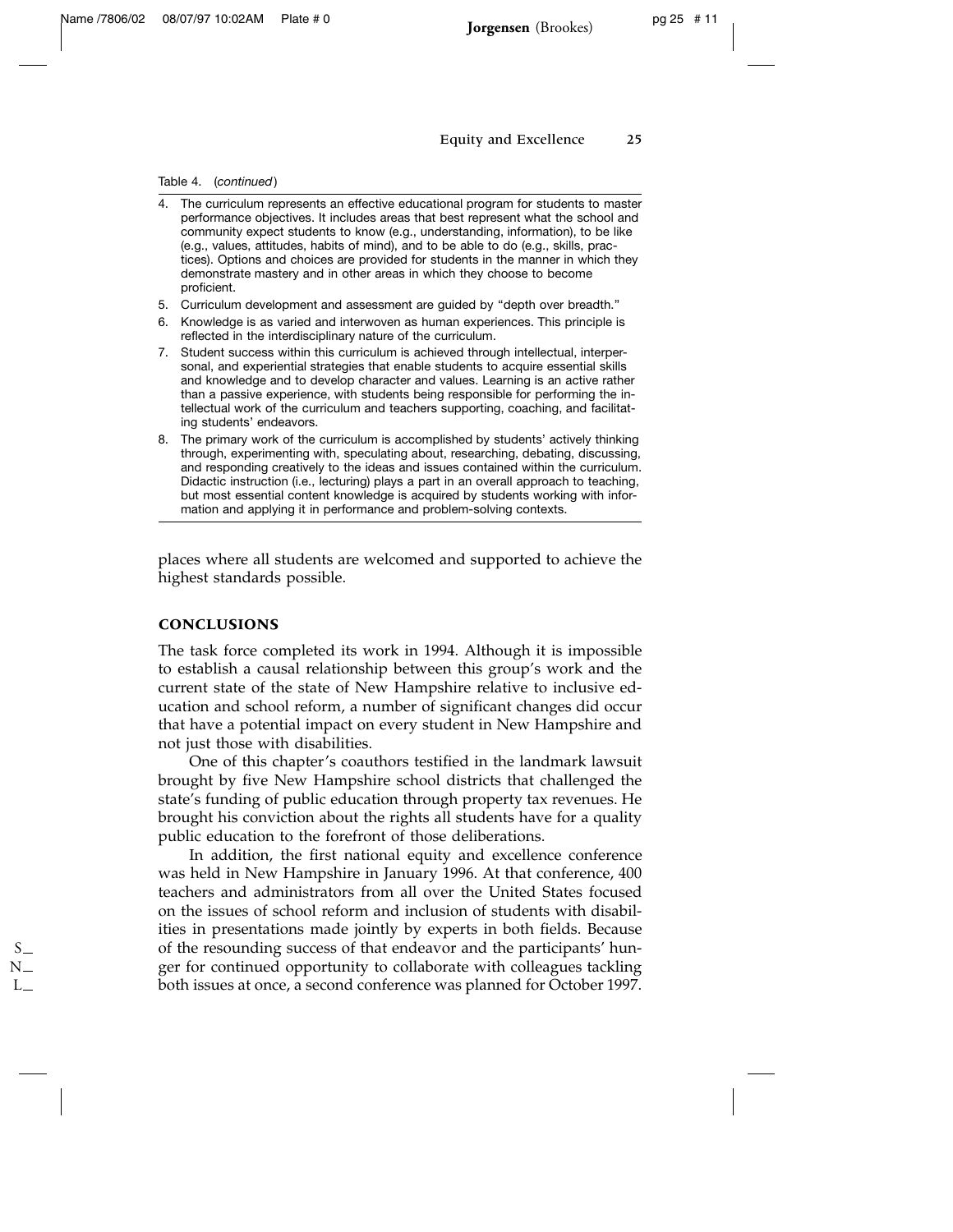Table 5. Proposed principles designed to resolve persistent differences

- Students are heterogeneously grouped within the curriculum in classes that provide a challenging learning experience for all students. As they advance toward achieving their graduation requirements, students select additional courses and activities based on interest, with access open to all who wish to participate.
- 2. Students are expected to demonstrate competence in curriculum objectives as they progress through transition points in primary, elementary, middle, and high school grades. These assessments are critical to ensure that the student, staff, and parents are aware of the student's progress, given his or her learning style and talents.
- 3. For any student who does not achieve the stated competencies at these transition points, a concerted effort is mounted by the student, teachers, and parents to improve areas of inadequate performance. These efforts should not jeopardize the student's social acceptance and self-esteem. At each of the transition points, the student receives formal recognition of his or her achievements.
- 4. Students earn certificates of mastery when they complete the district's performance-based learning objectives. They are then prepared to pursue postsecondary education or to begin their working careers. Students may require varying amounts of time to achieve these certificates.

The UNH Institute on Disability has infused thinking about fundamental school reform into the fabric of its work in education at all levels. Project coordinators are working closely with New Hampshire Department of Education staff on issues relating to curriculum frameworks and the statewide assessment program. These same staff participated in reviews of local districts' applications for consolidated federal funding in areas such as Title I, migrant education, special education, and English as a second language. A statewide educational summit was held in October 1996, which was attended by local and state leaders in both general school reform and inclusion. We have come to realize that school reformers and inclusive education advocates share a passionate concern for the future of all children and that only through finding common ground with one another on the details of day-to-day educational practice will our visions become reality.

The debate about equity and excellence influences the lives of students and teachers at the local school level. What might a school that manages to challenge and include all students look like? In Chapter 3, the foundations of restructuring and inclusive schools are presented through examples from a number of schools across the United States.

#### **Implementation Suggestions for Teachers**

S  $N_{-}$  $L_{-}$ 

1. Become familiar with some of the literature on school restructuring and inclusion. The authors recommend *Horace's School: Redesigning the American High School* (Sizer, 1992); *The Power of Their Ideas: Lessons for America from a Small School in Harlem* (Meier, 1995);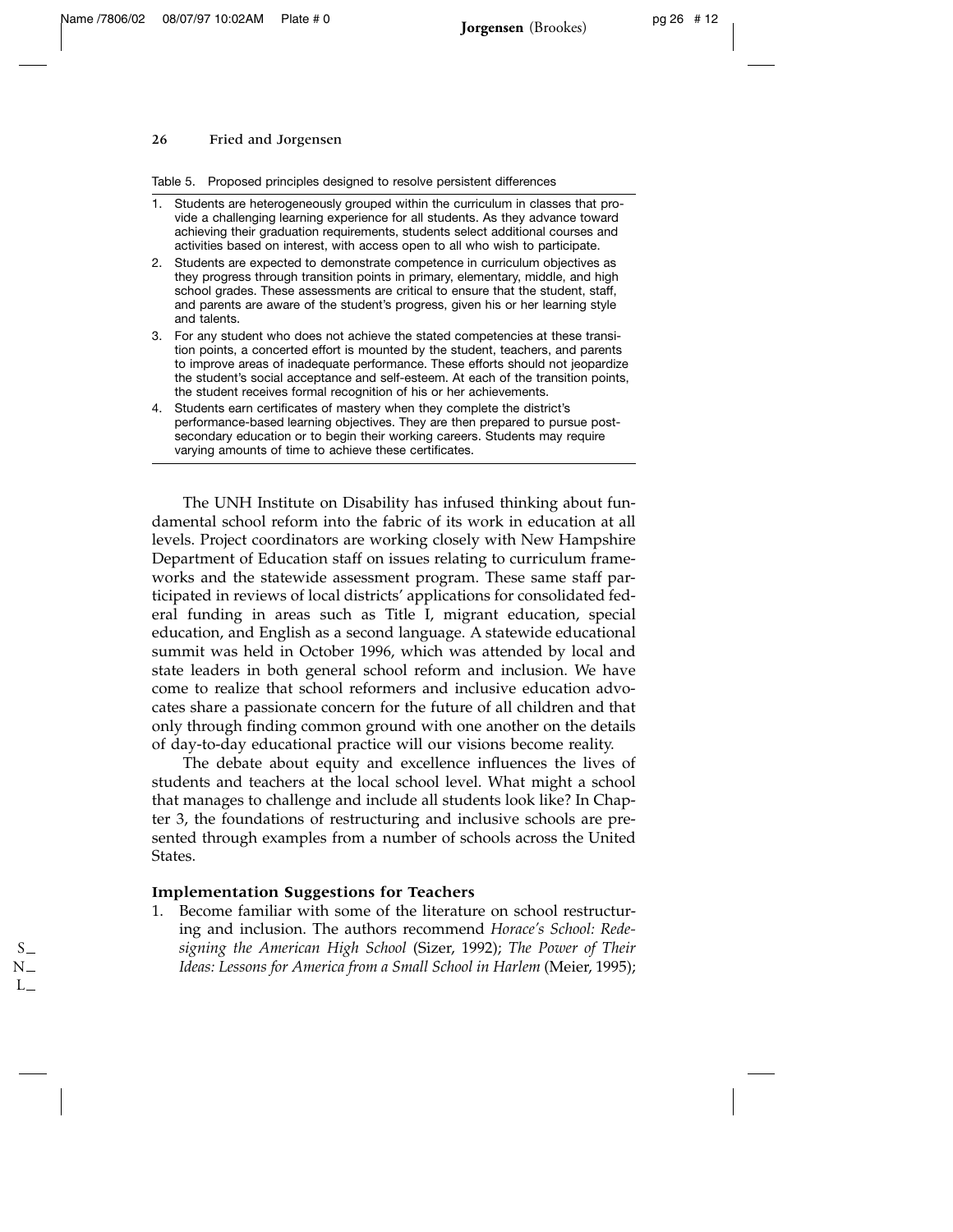**Jorgensen** (Brookes)

S N  $L_{-}$  Table 6. Topics for the next conversation

- How can we decide what kind of knowledge we expect all students to possess, realizing that there is hardly a single fact, date, formula, or term that all successful or educated people do, in fact, know? Is there any specific knowledge required by everybody?
- 2. What kind of distinction ought we to make between the a) knowledge that we want our children, as they grow toward adulthood, to acquire about the cultures that define us as a nation (e.g., historical, scientific, sociopolitical, literary, artistic, linguistic) and b) specific knowledge (i.e., cultural literacy) that some people feel we should require all students to learn in school?
- 3. Does it even make sense to press for student mastery of traditional areas of knowledge, or disciplines, as they currently exist in secondary schools (e.g., English, social studies, math, science, the arts), since the application of such knowledge increasingly tends to be interdisciplinary and problem centered?
- 4. How can we find ways to personalize every student's learning agenda without running the risk that some schools or districts will use this as an excuse to permit low standards to be set for students from disadvantaged families who are not able to advocate well for their fair share of educational resources and opportunities (e.g., gifted programs, honors courses)?
- 5. Similarly, how can we set high and challenging standards for all students, based on our best guess of the skills, knowledge, and attitudes that people will need in their lives, without putting the attainment of such standards out of reach for some students with disabilities?
- 6. How do we balance, on the one hand, the need to be fair to and supportive of students who come to school with a range of academic and social strengths and weaknesses with the desire, on the other hand, to help a much greater percentage of such students to work hard to master essential skills that may require sustained effort on their part?
- 7. How can we advocate strongly for our vision of educational equity and excellence for the future while keeping faith with present-day educators who are struggling often against serious opposition to make more modest reforms that may pave the way for our vision to be realized?

*The Passionate Teacher: A Practical Guide* (Fried, 1995); *Inclusion: A Guide for Educators* (Stainback & Stainback, 1996); *No Pity: People with Disabilities Forging a New Civil Rights Movement* (Shapiro, 1993); and *Keeping Track: How Schools Structure Inequality* (Oakes, 1985). Read literature by people with disabilities and their families to get a first-person perspective on the experience of disability. Suggestions include *Nobody, Nowhere: The Extraordinary Autobiography of an Autistic* (Williams, 1992), written by a woman who has autism; *I Raise My Eyes to Say Yes* (Sienkiewicz-Mercer & Kaplan, 1989), written by a woman who lived most of her life in an institution and was discovered to be intelligent; and *Circles of Friends: People with Disabilities and Their Friends Enrich the Lives of One Another* (Perske & Perske, 1988).

2. Examine your own attitudes and beliefs about diversity, competition, learning, community, and education.